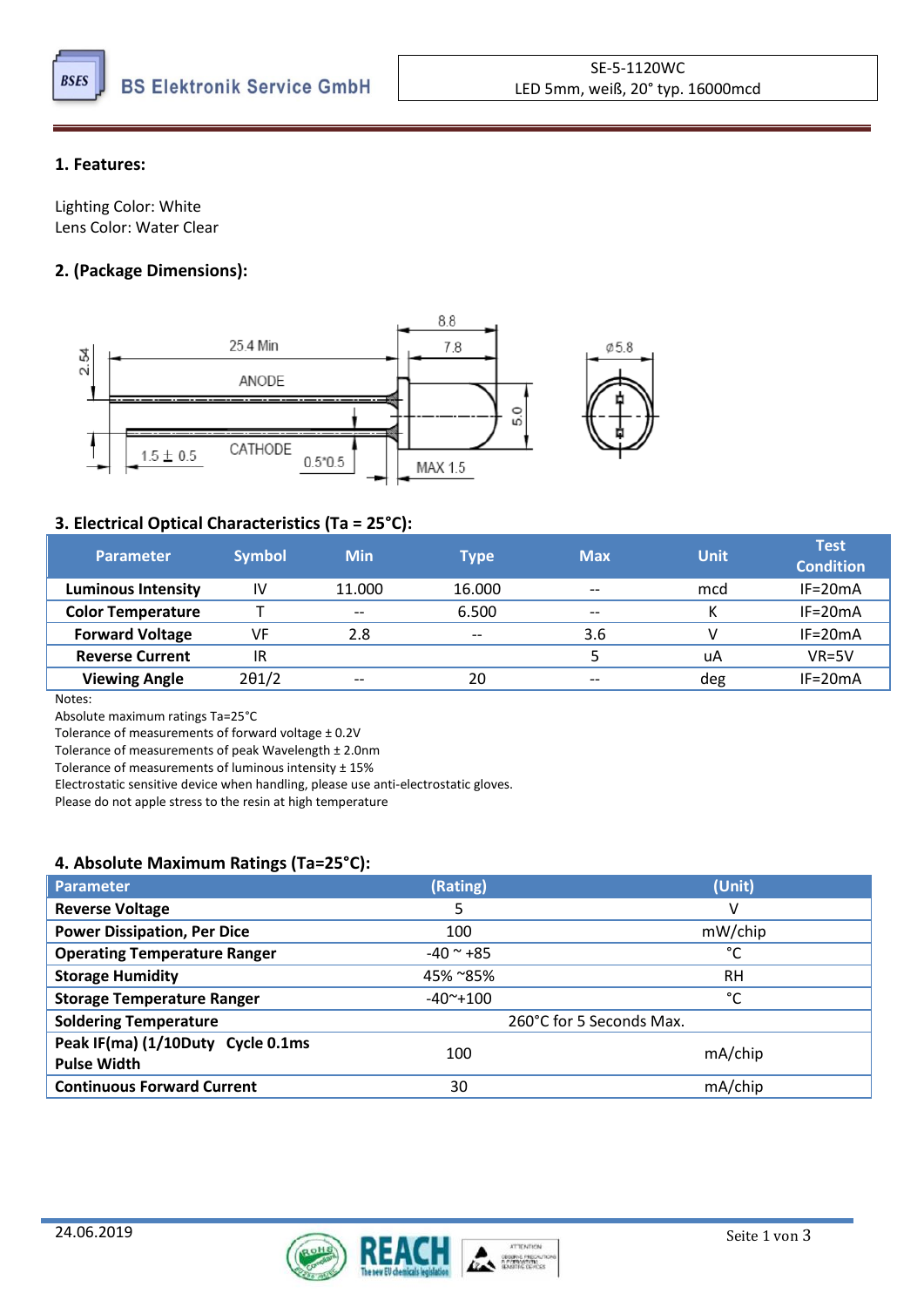

# **5. (Reliability Performance):**

| <b>Test</b><br><b>Classification</b> | <b>Test Item</b>                                     | <b>Test Condition</b>                                                                                                                                         | <b>Test Duration</b> | <b>Sample</b><br><b>QTY</b> | AC/RE |
|--------------------------------------|------------------------------------------------------|---------------------------------------------------------------------------------------------------------------------------------------------------------------|----------------------|-----------------------------|-------|
| <b>Life Test</b>                     | Room Temperature<br><b>DC Operating</b><br>Life Test | Ta= $25^{\circ}$ C ± 5 $^{\circ}$ C, IF=20mA                                                                                                                  | 1000hrs              | 30pcs                       | 0/1   |
| <b>Environment</b><br>Test           | <b>Thermal Shock Test</b>                            | $-10^{\circ}$ C ± 5 $^{\circ}$ C $\leftarrow$ $\rightarrow$ +100 $^{\circ}$ C± 5 $^{\circ}$ C<br>5min. 10sec. 5min.                                           | 50 cycles            | 30pcs                       | 0/1   |
|                                      | <b>Temperature Cycle</b><br>Test                     | $-40^{\circ}$ C ± 5 $^{\circ}$ C $\leftarrow$ $\rightarrow$ +25 $^{\circ}$ C± 5 $^{\circ}$ C $\leftarrow$<br>$\rightarrow$ +85°C ± 5°C<br>30min. 5min. 30min. | 50 cycles            | 30pcs                       | 0/1   |
|                                      | High Temperature &<br><b>High Humidity Test</b>      | Ta=85 $^{\circ}$ C ± 5 $^{\circ}$ C<br>RH= 85%±0.5 % RH                                                                                                       | 1000hrs              | 30pcs                       | 0/1   |
|                                      | <b>High Temperature</b><br>Storage                   | Ta= $100^{\circ}$ C ± 5 $^{\circ}$ C                                                                                                                          | 1000hrs              | 30pcs                       | 0/1   |
|                                      | Low Temperature<br>Storage                           | Ta=-55 $^{\circ}$ C $\pm$ 5 $^{\circ}$ C                                                                                                                      | 1000hrs              | 30pcs                       | 0/1   |
| <b>Mechanical Test</b>               | Resistance to<br>Soldering Heat                      | Ta=230 $^{\circ}$ C ± 5 $^{\circ}$ C                                                                                                                          | 5 sec.               | 30pcs                       | 0/1   |
|                                      | Lens Integrity                                       | Load 2.5N (0.25kgf)<br>$0^{\circ}$ ~ 90° ~ 0°                                                                                                                 | 3 times              | 30pcs                       | 0/1   |

## **6. (Recommended Wave Soldering Profiles):**



Time(sec)